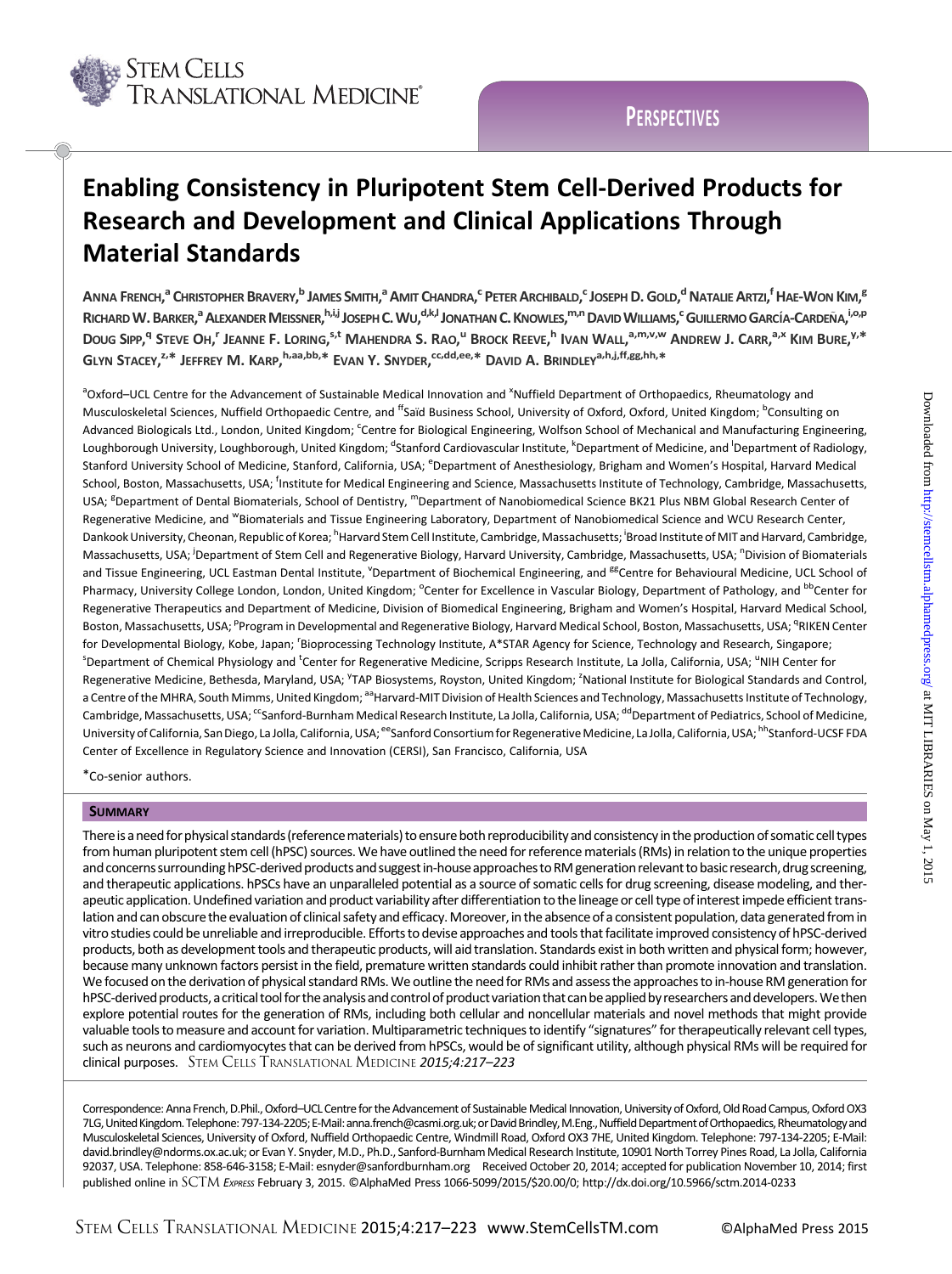## **INTRODUCTION**

Human pluripotent stem cell (hPSC) technologies have a unique potential to address the increasing burden of unmet clinical need for many intractable diseases. However, a grasp of the fundamental biology, which is necessary to ensure invariant and reproducible, safe and effective cellular products from batch-to-batch and patient-to-patient, has eluded our reach. The field generally lacks standards that will enable scalable, automated manufacturing to build regulatory confidence and meet clinical needs.

Written standards exist in a vast range of industries, enabling dialogue between stakeholders via a common set of "rules" or "guidelines." Typically developed through consensus that emerges through an incremental process of discussion and revision among experts, standards can establish specifications, set minimum requirements, and provide a route by which valid comparisons can be made. Standards can also serve to protect the integrity of manufacturers, stimulate consumer confidence, and facilitate the uptake of new technologies into the market [1, 2]. Importantly, physical standards or reference materials used for specific comparative purposes are needed to validate and provide a benchmark for assessments of product or analytical tools.

Outlining the need for routes to generating both developerspecific and, where appropriate, consensus physical (material) standards for stem cell translation has value for two primary reasons. First, physical standards will support and enable improved reproducibility and product consistency in research. Currently, the field, and biomedical research in general, suffers from issues of irreproducibility [3, 4], which impede progress and effective collaboration and could damage the public perception of stem cell research. Second, commercial and translational benefits will result from incorporating standardization principles early in research and development by building a base for quality assessment to prevent undue delays throughout clinical trials because of deficiencies in the necessary tools and data to meet regulatory requirements. Therefore, approaches for the derivation of standards and, especially, physical (material) standards could benefit early-stage researchers conducting preclinical phase investigation, as well as those engaged further along the translation pathway. However, it is vital to strike the proper balance to ensure that the benefits of standardization are not achieved at the expense of hindering innovation. In the present report, we are not trying to identify the preferred PSC line to generate clinical products nor a specification for the optimal cell type. Instead, we have focused on the need and possible mechanisms by which physical standards, reference materials (RMs), can be produced to analyze and thereby facilitate the consistent and reproducible generation of products from hPSCs. Because consensus (international) RMs might have limited application andwould bemore challenging toachieve, we have focused on in-house developer-specific RMs that can begenerated by research laboratories and companies alike that are engaged in preclinical research and that can be applied in clinical trials and beyond to meet regulatory expectations. These principles and approaches also have application in drug screening and toxicology studies that use PSC-derived somatic cells with underlying expectations for reproducibility and consistency.

### CLINICAL POTENTIAL OF PSC-DERIVED PRODUCTS

The utility of hPSCs in disease modeling is beginning to be demonstrated, and some of these models are now finding application as drug screening tools (reviewed in [5–8]). However, it is the application of PSCs as a cell source for therapeutic intervention that still garners the greatest enthusiasm within a healthcare context. To date, embryonic stem cell (ESC)-derived products have entered a limited number of clinical trials, pioneered by Geron Corporation (Menlo Park, CA, [http://www.geron.com](http://www.geron.com/); assets now owned by Asterias Biotherapeutics) and more recently Advanced Cell Technology, Inc. (Santa Monica, CA, [http://www.](http://www.advancedcell.com) [advancedcell.com](http://www.advancedcell.com)), with a Pfizer/University College London trial that began in 2014 [8, 9]. Although Geron did not complete its trial of ESC-derived oligodendrocyte precursors for acute spinal cord injury owing to internal competing fund allocations, it pioneered a regulatory path and demonstrated the data requirement for testing PSC-derived products in humans [9]. This exercise proved educational, not only for the private sector, but also for the regulators themselves, who, until that time, had had no experience evaluating the safety of hPSC-derived products in actual patients.

Standards for hPSCs in their undifferentiated state are important for cell banking, both to demonstrate comparability and to show that cell lines are stable over time [10, 11]. A number of engaging perspectives on standards for hPSCs have been reported [10, 12–14]. However, because hPSCs in their undifferentiated state will not be the final product delivered to research subjects or patients, the standards should extend to validating early-stage translational research and the manufacture and scale-up process by which large numbers of somatic cells are derived from hPSCs. Just as with any cell therapy, owing to the unique nature of each product, written standards will have limited utility for hPSCderived products. Instead, material standards, generated on a case-by-case basis, will be required to validate the process, method, and product consistency. Although such material standards will be the responsibility of the developer and will vary in accordance with the particular developer's technology, product, and target indication, a clearer understanding of the needs, requirements, and potential approaches by which these materials standards could be produced will benefit academic researchers and industry alike.

#### CHALLENGES OF HPSC TRANSLATION

The application of hPSC-derived products in a clinical setting has been challenged by the numerous inherent and unique barriers to translation, including scalability and manufacturability, and a variety of regulatory challenges:

- Phenotypic and genetic instability
- Capacity to generate adult phenotypes
- Cost of cell culture processes
- Clarity of protection for intellectual property
- Differentiation efficiencies and time scales
- Tumorigenicity risks
- Immunological considerations
- Paucity regulatory and sponsor familiarity
- Limited positive cell therapy outcomes to date
- Each product must be considered by regulatory authorities on a case-by-case basis

hPSCs are highly reactive to their external environment. They can undergo significant changes in response to different culture conditions, to extended time in culture, and after cryopreservation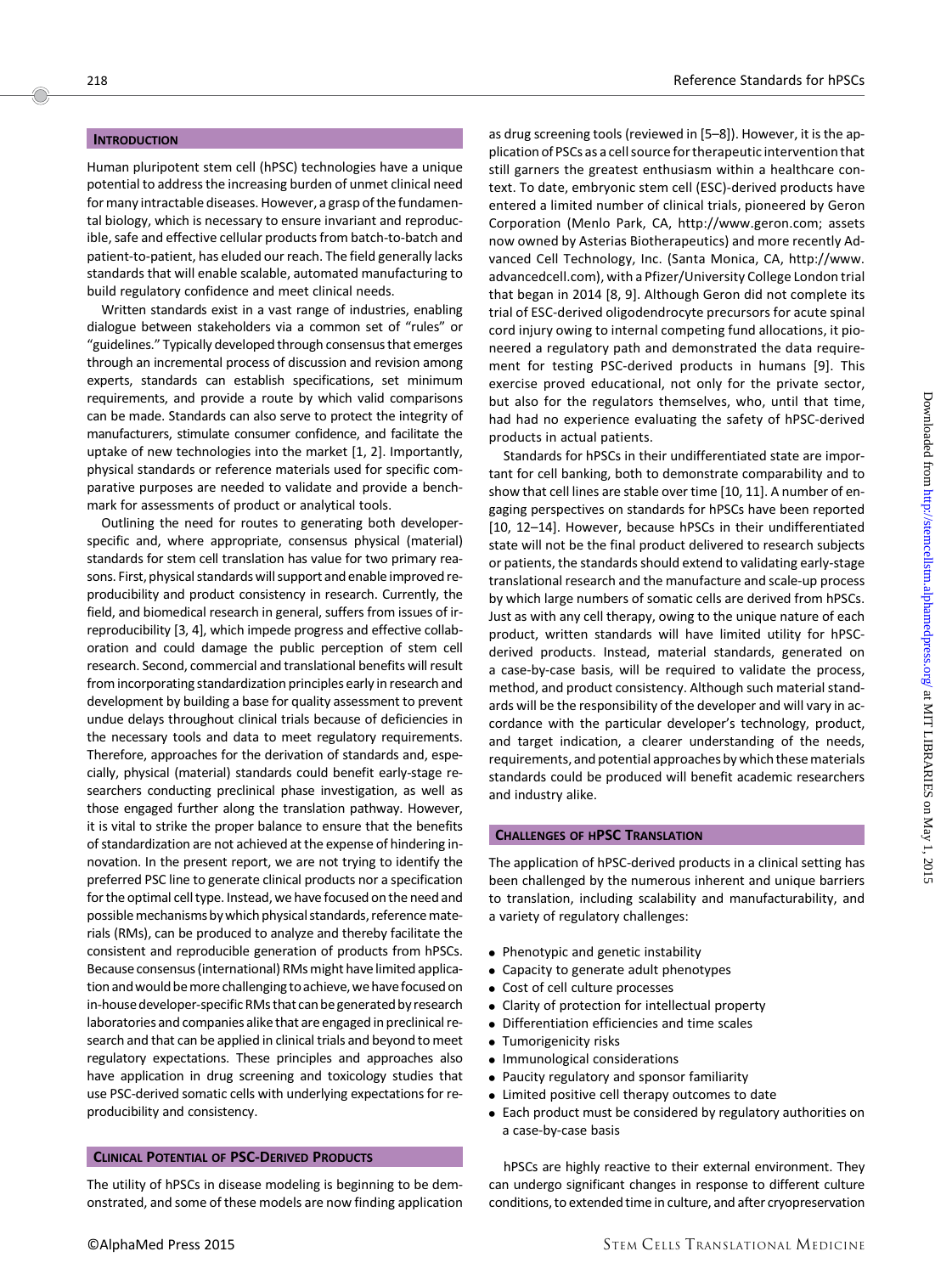[15–17]. Stability is also a key issue, both genetic stability and the physiological stability of hPSC-derived products. Compared with cells harvested from adult donors, hPSC-derived populations might have an increased propensity for continued proliferation, differentiation, and/or maturation. This was exemplified by the increased frequency of cyst formation from the ESC-derived oligodendrocyte precursor cell population in Geron's preclinical animal studies, which resulted in the Food and Drug Administration (FDA) placing the trial on hold. This issue was ultimately resolved by an additional level of cell selection [18]. Furthermore, hPSCs and their differentiated progeny have been demonstrated to be highly heterogeneous at the population level, with differentiation protocols asynchronously generating a variety of cell types [19]. Researchers are focusing on the generation of homogeneous-differentiated populations from hPSCs that would be amenable to clinical demands. However, it has been argued that mixed populations might be preferable to a single cell type in some cases, if the survival or efficacy of administered cells will be enhanced by the presence of interacting cell types. It will be more challenging to characterize and control the consistency and quality of mixed populations, acknowledging that the level of heterogeneity in cell products will always exceed that of traditional small molecules. These inherent characteristics and current methodologies all create significant challenges for the development of RMs for hPSC-derived products.

The challenges to the translation of hPSC-derived products are as follows:

#### **STANDARDS AND REFERENCE MATERIALS**

Standards fall into two main categories, written and physical (material), which must be clearly distinguished (Fig. 1). Written standards include codes of practice, standard operating procedures, agreed terminology, guidelines, and pharmacopoeia methods. Pharmacopoeia, particularly relevant to this discussion, are a series of monographs and general chapters for active substances that outline the minimum requirements, describing the identity and permissible levels of impurities, in addition to appropriate methods to define purity and potency, with accompanying expected ranges (USP, 2011). Pharmacopoeia can require the use of consensus physical (material) standards, which currently only exist for small molecules and a limited number of biologics. The single example of a cell therapy monograph is currently being developed by the USP Convention for sipuleucel-T (Provenge; Dendreon, Seattle, WA, [http://www.](http://www.dendreon.com) [dendreon.com](http://www.dendreon.com)), a T-cell therapy for advanced prostate cancer that has been authorized by the FDA, although approval of the monograph could encounter challenges and application might be limited (USP, 2013). A variety of local and regional organizations are concerned with the publication of pharmacopoeia and/or the production of physical reference standards (Table 1). In addition, organizations such as the World Health Organization and the Joint Committee for Traceability in Laboratory Medicine—the latter in the context of laboratory medicine and in vitro diagnostics, can lead and coordinate in the establishment of higher order international RM [20].

RMs are highly characterized physical materials used with analytical methods for a specific comparison purpose and are a global regulatory expectation [21–24]. Physical (material) standards can be subsegmented into certified (consensus) and in-house (developer-specific) materials (Fig. 1). Although certified RMs are



Figure 1. Overview of standards. Standards are a set of guidelines, rules, or requirements, typically set by a regulatory body or product manufacturer. They ensure that either during manufacture of a product or in the final product, some aspect, such as safety, performance, or quality, is consistent. Standards are either written, in the form of guidance, standard operating procedures, and pharmacopoeia, or they are physical (material). Physical standards are characterized materials used as a benchmark against which to compare attributes of a product and ensure consistency. They can be agreed on across organizations and countries (consensus) or can be developer-specific and local (in-house) (i.e., the standards are only adopted within the organization in question). These in-house material standards, called RMs, are the focus of our review and can be further divided into a product RM, which is a representative batch of the product, or a method (measurement) RM, which provides a reference for analytical measurements. Abbreviation: RM, reference material.

available for many biological substances, they have not yet been produced for cell therapies. The National Institute for Biological Standards and Control (NIBSC) has produced a RM of untouched (enrichment using negative selection techniques to prevent activation) CD4<sup>+</sup> cell-certified RM, intended for use in clinical diagnostics. This standard comprises fixed peripheral blood mononucleated cells prelabeled with a CD4 antibody conjugated to fluorescein isothiocyanate (NIBSC, SS-222); this approach could have some relevance for cell therapies, as discussed below [25]. Certified (consensus) RMs might have application when applied to specific characterization methodologies but are highly unlikely to have a broad application, especially considering the need for case-bycase development of cell therapies such as hPSC-derived products. Therefore, we have focused exclusively on in-house (developerspecific) RMs. There are two main categories of in-house, developer-specific RMs, "product" and "method" (Fig. 1).

## POTENTIAL APPROACHES TO DEVELOPING REFERENCE MATERIALS FOR HPSC-DERIVED PRODUCTS

The aim of the present discussion is to support the development of approaches and assays that will facilitate consistency and comparability in the production of differentiated cell types, such as cardiomyocytes, neurons, and T cells from hPSCs, or "hPSC-derived products." Batch-to-batch variation, if not assessed and controlled, will affect the quality of clinical hPSC-derived products. Moreover,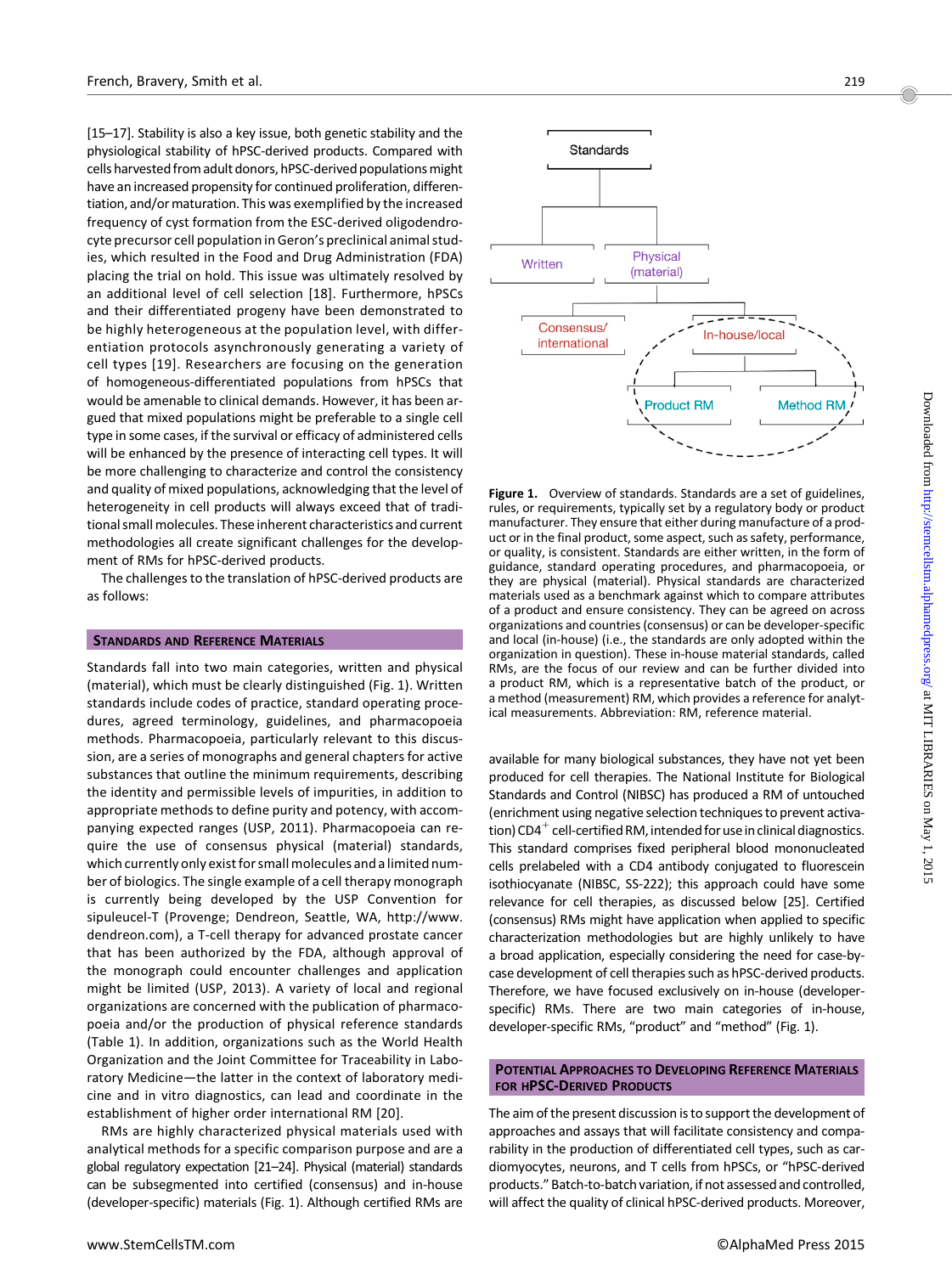Table 1. Organizations concerned with the generation and/or oversight of reference materials, including a list of major organizations that play a role in the production, guidance, and/or directives concerning reference materials for small molecule drugs and biologics

| Organization                                                                    | Region         | <b>Description</b>                                                                                                                                                                           | <b>Web address</b>                                                           |
|---------------------------------------------------------------------------------|----------------|----------------------------------------------------------------------------------------------------------------------------------------------------------------------------------------------|------------------------------------------------------------------------------|
| National Institute for Biological Standards<br>and Control                      | United Kingdom | The leading WHO International<br>Laboratory for Standards is responsible<br>for $>90\%$ of global WHO standards                                                                              | http://www.nibsc.org                                                         |
| <b>USP Convention</b>                                                           | US             | The official organization that sets<br>standards and generates reference<br>materials implemented by the FDA as law<br>in the United States, used globally in<br>$>$ 140 countries           | http://www.usp.org/about-usp                                                 |
| World Health Organization                                                       | International  | Publishes the International<br>Pharmacopoeia, which aims to harmonize<br>global pharmaceutical standards and<br>administers the establishment of<br>international reference materials        | http://www.who.int/medicines/<br>publications/pharmacopoeia/<br>overview/en/ |
| European Directorate for the Quality of<br>Medicines & Healthcare               | Europe         | Responsible for the European<br>Pharmacopoeia commission, the<br>evaluation of manufacturer's quality<br>dossiers for certification, and market<br>surveillance program                      | http://www.edqm.eu/en/<br>edgm-homepage-628.html                             |
| <b>Pharmaceutical and Medical Device</b><br>Regulatory Science Society of Japan | Japan          | Produces and distributes Japanese<br>Pharmacopoeia Reference Standards as<br>prescribed in the Japanese Pharmacopoeia<br>(published by Pharmaceuticals and<br><b>Medical Devices Agency)</b> | http://www.pmrj.jp/hyojun/html/<br>$frm031.php?$ lang=e                      |

Abbreviations: FDA, U.S. Food and Drug Administration; WHO, World Health Organization

approaches that enable the consistent production of differentiated cells will also be of significant benefit to drug and toxicity screening. The potential causes of variation in the production of somatic cells from hPSCs are numerous. "Products," such as cardiomyocytes, are generated from hPSCs by a highly dynamic differentiation process that might use a variety of methods [26], typically occurring via a number of stages. Even when considering the production of one specific product, from one hPSC line, using a single method, it is inevitable that the final product will demonstrate variability among the individual batches. This variability will arise in the form of variable levels of heterogeneity and "purity" of cell types and in inconsistencies in the differentiation and/or maturation stage of the product. Additionally, both genomic and phenotypic stability could demonstrate variation.We have detailed approaches to RM generation that might mitigate the current inconsistency and irreproducibility concerns.

An overview of the possible approaches to establish RMs for hPSC-derived products identified two main categories: those that use living, cellular RMs, either as product or method RMs, and those involving nonliving, noncellular materials, such as beads or DNA or RNA samples, as method RMs (Table 2).

# Product Reference Material Approaches

"Product" RMs should be representative of the product and are used to validate comparability assessments throughout the product's lifecycle, including process change and optimization, and to detect process drift (Fig. 2A). Individual RMs will be designed to assist in the assessment of the product identity or its biological potency, and the respective purpose for the RMs must be clear at the outset.

The typical approach, which is common practice in the pharmaceutical industry, is to generate primary and secondary RMs that are samples of the product batch generated for preclinical and then pivotal studies. Secondary RMs are the working samples used as a comparator in the relevant tests. Once the samples have been depleted, the secondary RM is generated from another batch and, through rigorous characterization, determined to be sufficiently comparable to the primary RM via a direct comparison. Ideally, the quantity of primary RM would be sufficient to last for the lifecycle of the product (in some cases, more than 20 years). However, and as discussed below, limitations could be present that would preclude this period of coverage.

A second potential method to product RM generation involves a "pooling" approach, in which cells from a number of different batches are pooled. If RMs are generated using a pooling approach, the differences due to heterogeneity within the product will be averaged out, providing a broad-ranging background against which measurements can be assessed. This could be beneficial in a number of circumstances.

In a limited number of cases, biologically equivalent cellular populations might be suitable product RMs. For example, if  $CD4^+$ T lymphocytes are derived from hPSC lines,  $CD4^+$  T lymphocytes harvested from healthy donors might be suitable as a product RM or, potentially, as a method RM for a limited number of assays. This approach might only be appropriate for a limited number of cell types that can be obtained from healthy donors without causing a detrimental effect. Although this approach might have potential utility, it must be acknowledged that the heterogeneity in the "biologically equivalent" RMs would need to be analyzed and accounted for.

The considerations of whether these approaches would be suitable, in addition to the critical criteria of relevance to the product, include stability, feasibility, and cost. Stability will need to be monitored over time and stability profiles determined so that new RM can be prepared before expiry. Because the batch sizes for hPSCderived products are expected to be smaller than typically seen with small molecules and even biologics, the amount of product that can be stored as RM will also be limited. The practicalities of RM quantity requirements will vary and should be mapped out and planned for by developers. An additional challenge for approaches that rely on cellular RM is that the cell banks of differentiated products will need to be cryopreserved, which will affect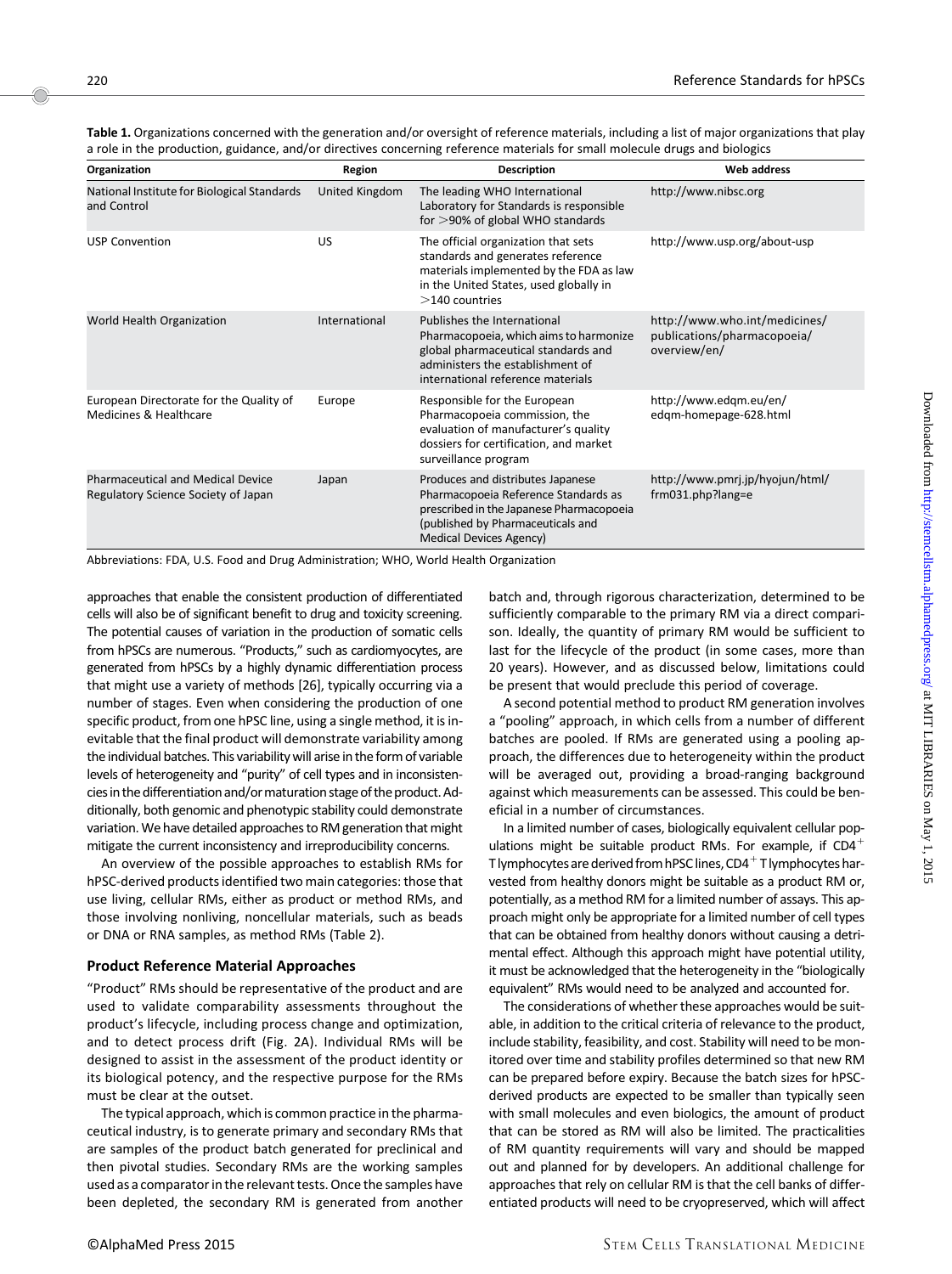Table 2. Potential approaches to generating reference materials for PSC-derived products

| <b>RM</b> category          | <b>RM</b> description           | Type        | <b>Explanation</b>                                                                                                                                                                                                                                                                                                                            |
|-----------------------------|---------------------------------|-------------|-----------------------------------------------------------------------------------------------------------------------------------------------------------------------------------------------------------------------------------------------------------------------------------------------------------------------------------------------|
| Product                     | Primary/<br>secondary           | Cellular    | Generated as per<br>product. Primary and<br>secondary RMs.<br>Secondary RM is used as<br>the working material<br>that, when depleted, is<br>replaced with product<br>from a new batch and<br>qualified against the<br>primary RM.                                                                                                             |
| Product                     | Pooled                          | Cellular    | Generated as per<br>product. RMs are<br>produced from a pooled<br>bank of cells. A potential<br>benefit is that variability<br>is averaged across the<br>population.                                                                                                                                                                          |
| Product/<br>method          | <b>Biological</b><br>equivalent | Cellular    | For a limited number of<br>cell types that can be<br>harvested from donors<br>noninvasively (e.g.,<br>from blood), biological<br>equivalent cell<br>populations can be used<br>as a RM (e.g., expression<br>of CD4 levels on<br>peripheral blood T cells<br>and on PSC-derived<br>T cells).                                                   |
| Method                      | <b>Cell lines</b>               | Cellular    | Cells lines could have<br>application in a number<br>of characterization<br>assays.                                                                                                                                                                                                                                                           |
| Method                      | Noncellular                     | Noncellular | Samples such as fixed<br>cells for cell surface<br>marker staining, DNA<br>samples for sequencing<br>or genotyping, and RNA<br>for expression profiling.                                                                                                                                                                                      |
| Not a physical<br><b>RM</b> | "Virtual"                       | Noncellular | Use of transcriptome,<br>proteome,<br>phosphoproteome, or<br>epigenetic mapping to<br>generate a complex<br>data set that, when<br>computational<br>algorithms are applied,<br>identifies a product<br>"signature" (e.g.,<br>concept from PluriTest,<br>PSC scorecard) (data<br>from Müller et al. [33],<br>2011; Bock et al. [34],<br>2011). |

In-house RM for hPSC-derived products will enable the analysis and qualification of consistency and promote reproducibility. Product RMs are used to ensure that a product batch is representative of an intended product and to identify process drift. Method RMs are used to validate data derived from specific assays, define assay acceptance criteria, and as a tool to detect method drift.

Abbreviations: PSC, pluripotent stem cell; RM, reference material.

not only viability, but also, potentially, functional parameters. This will become an issue if the product is to be used "fresh" but is less of a concern if the product will be cryopreserved as a part of the production process.

# Method Reference Material Approaches

"Method" RMs are used to qualify, validate, and define the acceptance criteria for specific assays, to calibrate methods and equipment, and to identify method drift over time (Fig. 2B).

Cell lines could be valuable method RMs in some settings. An example of such an approach is the use of embryonal carcinoma line 2102Ep, which has a good stability profile in culture. This cell line has demonstrated utility in flow cytometry assays for the characterization of a range of hESCs by the International Stem Cell Initiative [27], despite a number of reported biological differences between hESCs and the embryonal carcinoma line [14, 28]. This approach might also be relevant for a number of differentiated cell types, if an appropriate cell line is available or can be produced. Immortalization of primary cells to generate stable cell lines will affect signaling pathways and some phenotypic characteristics; therefore, the suitability of cell lines as method RMs will depend on the application. It should also be acknowledged that the standardization, characterization, and qualification of cell lines as method RMs would require a considerable amount of workup and validation.

Noncellular (nonviable) method RMs could include fixed cells, beads, DNA/RNA samples, and reference cytokines. Fixed cells, most suitably from a product sample, can be used as a RM for assays that compare cell surface marker expression, such as the clinical application of the NIBSC CD4<sup>+</sup> T cell sample for HIV testing, and applications to assess heterogeneity/composition criteria [25]. However, the process of fixation changes the properties of the cell, which could negate its use as a method RM compared with the nonfixed product in some flow cytometry-based assays. Beadbased approaches have routinely been used for flow cytometry purposes, to both calibrate and establish baseline readings for cytometers and to apply compensation settings. However, beadbased approaches also have stability issues and would most likely need to be used in conjunction with a cellular method RM.

RM for molecular biology assays should be more readily achievable, because DNA and RNA samples, in the appropriate conditions, have demonstrated good stability profiles, are easily stored, and can be generated in large quantities relative to the amount of material required for any given assay. In most cases, method RMs for molecular biology assays would be produced from a sample of the product batch. One issue to be considered is the selection of suitable positive controls in assays such as reverse transcription polymerase chain reaction (RT-PCR). Semiquantitative measurements of gene expression are typically made in relation to the expression of "housekeeping genes." However, a number of studies have identified changes in the expression levels of these presumably stable genes in concordance with the differentiation status of hPSCs and other stem cell types; therefore, these would be an unsuitable baseline for these assays [29, 30]. Similarly, although microarray-based assays detect the relative levels of all transcripts in the genome, they do not identify alternatively spliced transcripts that might be critical for cellular function. RNA sequencing (RNAseq) is increasing in popularity and has the potential to identify splice variants and absolute amounts of transcripts. A challenge for an RNAseq approach, however, is the large variation in the results from different sequencing laboratories, a problem that must be solved by a normalization method before sequencingbased assays can be reliable—another example of the need for physical reference materials to enable comparability testing. Written standards that identify a consensus minimum requirement for quantitative RT-PCR and microarray assays have been described [31, 32].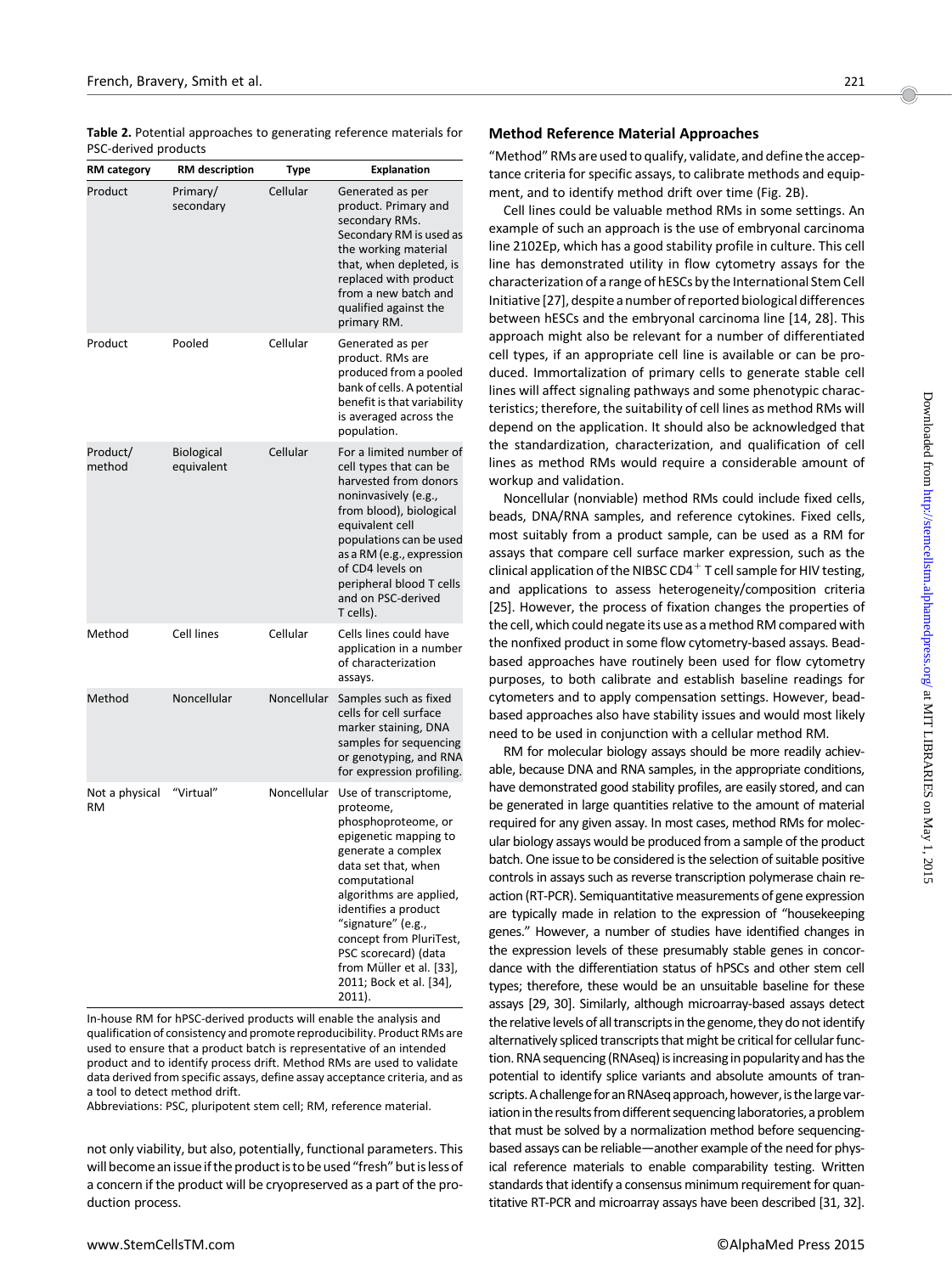



Figure 2. Reference materials are required to demonstrate product comparability over time (product RM) and to validate assay results (method RM). Product RMs are representative of some aspect of quality of a final product, and method RMs are used within assays to confirm the accuracy of the analysis of the product. They have multiple applications, two of which are depicted. (A): Product RMs are required to demonstrate that product drift does not occur. Product drift is the gradual change in a "product," potentially caused by a gradual change in a manufacturing process that can occur through iterations over time. Product RMs are a representative batch against which other batches can be compared to demonstrate consistency in characteristics such as identity and purity. For example, RMs generated with batch B, such as a sample of the iPSC batch, will be retained to use as a comparator with batch D to ensure that characteristics of batch D are within the expected range according to batch B. (B): Method RMs are needed to validate assay results alongside the product sample. For example, specific embryonic carcinoma (EC) lines, whose cell-surface antigens are well characterized, can be used as a quality control for flow cytometry assays in which human embryonal stem cells (hESCs) are also tested. If the score for the EC line is less than a certain predetermined threshold, the results of the accompanying assay of hESCs would not be included in additional analysis. Thus, the results will be representative of the actual hESCs and not of any problem in the assay, because the assay has been validated against a method RM with known characteristics. Abbreviation: RM, reference material.

Reference cytokines, such as those used to calibrate enzymelinked immunosorbent assays (ELISAs), are available in some instances in the form of certified (international) RMs. However, although a reference cytokine can serve to define standard curves and therefore a link to a known concentration of that cytokine for an assay such as an ELISA, the reference cytokine is not a RM for the biological assay that results in cytokine release.

Although not a material standard, approaches that create product "signatures" from complex data sets and applied algorithms might have application in demonstrating comparability. Examples of such an approach that has been developed to assess (undifferentiated) iPSC populations by gene expression analysis include the hPSC Scorecard and PluriTest, either by genomewide microarray (PluriTest [33]) or PCR analysis of a set of selected genes (Scorecard [34]), establishing a typical gene expression profile. Users analyze their samples via the same method (array or PCR) and compare their samples to the established standard generated, in this case, from previous product batches. Such a comparison informs users regarding how similar their sample profile is to the expected profile. This approach might be suitable for the assessment of hPSC-derived products, in which a developer would perform a gene array (or other) analysis usingmultiple samples from different product batches. Then, using a similar approach to that of the PluriTest, an expression signature for the product would be generated with the identification of "acceptable" levels of variation. This data set could then be used as a "virtual" method RM when assessing the comparability of future product batches using the same method, in the context of a specific product. This approach would facilitate a move away from the inaccurate use of a limited set of cell surface markers, which are typically used to characterize and identify cell populations. Clearly, this approach would require validation and the application of a suitable RM.

The method RMs we have described will typically display greater stability profiles than product RMs owing to the inherent plasticity of living cells and their responsiveness to the environment. Feasibility factors, including the ability to generate sufficient batch sizes, will also be more amenable to method RM approaches, which should, in general, also carry lower costs. A rational mix of method RMs for different assays within the overall characterization process and robust product RMs will be required.

A final consideration is how the data will be made available and managed once the method and/or product RMs have been established. Given that discussion has focused on development of inhouse RMs, external publication and management of data might not be required. However, rapid dissemination of open access and peer-reviewed publications for community wide access would be beneficial as a "formal" record and to catalyze multistakeholder dialogue. Eventually, it might be possible to develop online data repositories managed by experts in both research and regulation that would act as a centralized resource.

The approaches we have outlined are by no means exhaustive. Innovative thinking is required to envisage novel routes to RMs that would be appropriate to the unique characteristics of hPSC-derived products and cell-based therapies. It is clear that the different approaches will have varying levels of application, depending on the specific product and clinical application.

#### **CONCLUSION**

Uncontrolled variability and irreproducibility are key considerations for the translation of PSC-derived therapeutics and for the cell therapy field more broadly. We have outlined the need for RMs, discussed the potential challenges faced by hPSC-derived products, and identified possible approaches to alleviate consistency and reproducibility concerns in the production of hPSC-derived products. A range of cellular and noncellular approaches to product and method RM generation can be envisioned and have been described here, including relevant considerations. The ambition behind our report is for the research community and tool providers to engage around these requirements and existing industry and regulatory models and terminology, such that potential approaches will be assessed and incorporated into practice, as appropriate, and that novel thinking will lead to approaches that more satisfactorily fulfill the needs outlined.

### **ACKNOWLEDGMENTS**

We express our sincere thanks to the following organizations that have contributed to the consortium as funding and events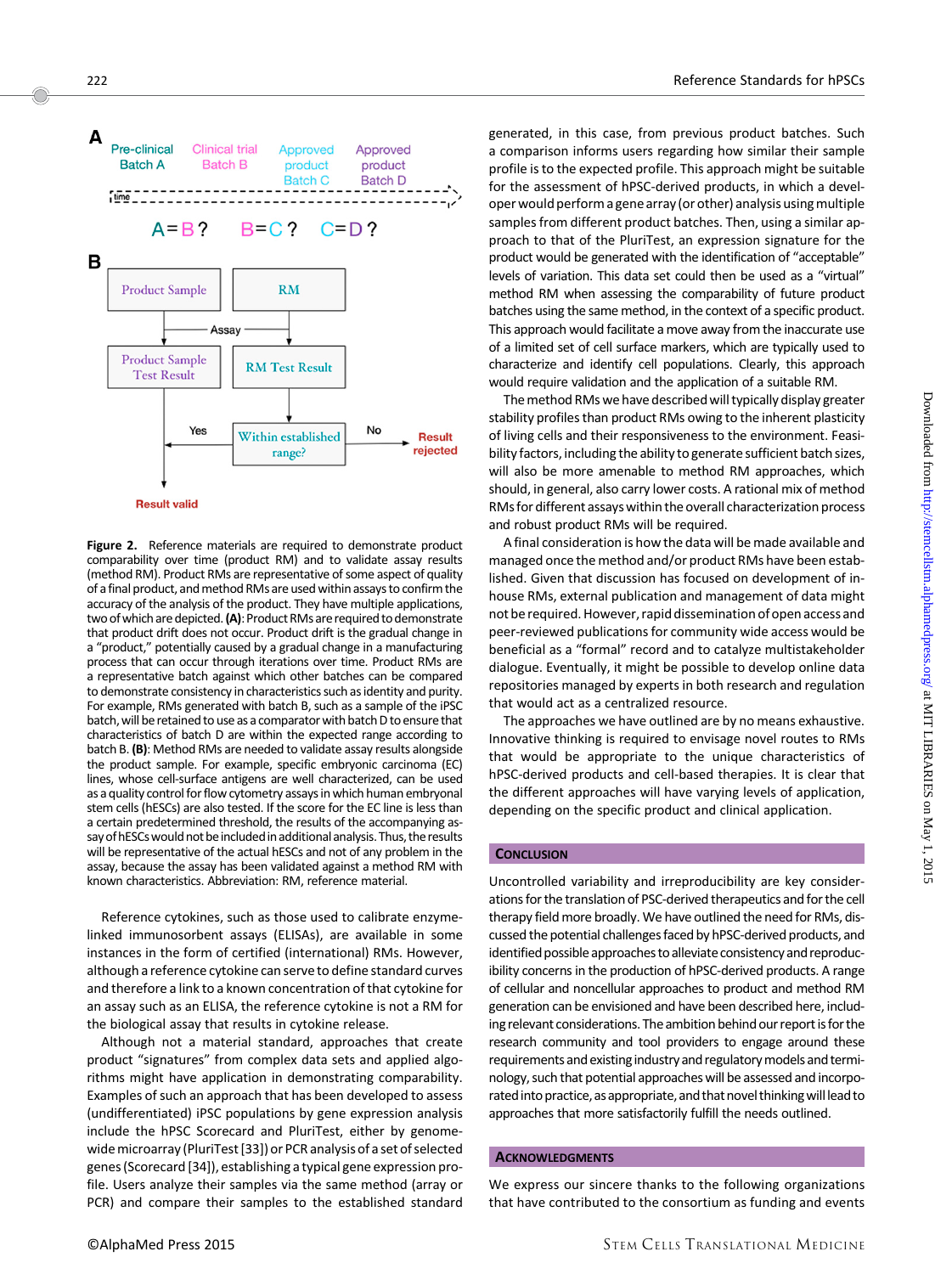partners—without whom the consortium and the benefits it will bring to stem cell translation would be constrained: GE Healthcare, Centre for Commercialization of Regenerative Medicine, TAP Biosystems (now Sartorius Stedim), Lonza, California Institute for Regenerative Medicine, SENS Research Foundation, UK Cell Therapy Catapult, NIH Center for Regenerative Medicine, New York Stem Cell Foundation, ThermoFisher Scientific, Eisai, Medipost (U.S.), Medipost (Korea), Celgene, Roche, and Oxford Biomedica. Additionally, the Oxford-UCL Centre for the Advancement of Sustainable Medical Innovation is a past recipient of funding from the Technology Strategy Board to support an investigation into cell therapy regulation. We also extend our sincere thanks to Dr. Peter Andrews (Sheffield University) and Dr. Sue Dopson (University of Oxford) for contributing to this research.

## AUTHOR CONTRIBUTIONS

A.F., C.B., I.W., K.B., J.M.K., E.Y.S., and D.A.B.: conception and design, administrative support, provision of studymaterial orpatients, collection and/or assembly of data, data analysis and interpretation, manuscript writing, final approval of manuscript; J.S., A.C., P.A., J.D.G.,

#### **REFERENCES**

1 Allen RH, Sriram RD. The role of standards in innovation. Technol Forecast Soc Change 2000;64:171–181.

2 Sheridan B, Stacey G,Wilson A et al. Standards can help bring cell therapy products to market. Bioprocess Int 2012;10:18–21.

3 Begley CG, Ellis LM. Drug development: Raise standards for preclinical cancer research. Nature 2012;483:531–533.

4 Global Biological Standards Institute. The Case for Standards in Life Science Research: Seizing Opportunities at a Time of Critical Need. Washington, DC: Global Biological Standards Institute, 2013. 5 Grskovic M, Javaherian A, Strulovici B et al. Induced pluripotent stem cells— Opportunities for disease modelling and drug discovery. Nat Rev Drug Discov 2011; 10:915–929.

6 Merkle FT, Eggan K. Modeling human disease with pluripotent stem cells: From genome association to function. Cell Stem Cell 2013;12:656–668.

7 Engle SJ, Puppala D. Integrating human pluripotent stem cells into drug development. Cell Stem Cell 2013;12:669–677.

8 Schwartz SD, Hubschman JP, Heilwell G et al. Embryonic stem cell trials for macular degeneration: A preliminary report. Lancet 2012; 379:713–720.

9 Alper J.Gerongetsgreenlight for human trial of ES cell-derived product. Nat Biotechnol 2009; 27:213–214.

10 Stacey GN, Crook JM, Hei D et al. Banking human induced pluripotent stem cells: Lessons learned from embryonic stem cells? Cell Stem Cell 2013;13:385–388.

11 Turner M, Leslie S, Martin NG et al. Toward the development of a global induced pluripotent stem cell library. Cell Stem Cell 2013;13:382–384.

12 Maherali N, Hochedlinger K. Guidelines and techniques for the generation of induced pluripotent stem cells. Cell Stem Cell 2008;3:595–605.

13 International Stem Cell Banking Initiative. Consensus guidance for banking and supply of human embryonic stem cell lines for research

purposes. Stem Cell Rev 2009;5:301–314. 14 Loring JF, Rao MS. Establishing standards for the characterization of human embryonic stem cell lines. STEM CELLS 2006;24:145–150.

15 Amps K, Andrews PW, Anyfantis G et al. Screening ethnically diverse human embryonic stem cells identifies a chromosome 20 minimal amplicon conferring growth advantage. Nat Biotechnol 2011;29:1132–1144.

16 International Stem Cell Initiative, Akopian V, Andrews PW et al. Comparison of defined culture systems for feeder cell free propagation of human embryonic stem cells. In Vitro Cell Dev Biol Anim 2010;46:247-258.

17 Enver T. Soneji S. Joshi C et al. Cellular differentiation hierarchies in normal and cultureadapted human embryonic stem cells. Hum Mol Genet 2005;14:3129–3140.

18 Geron. Geron to Proceed With First Human Clinical Trial for Embryonic Stem Cell-Based Therapy. 2010. Available at [http://ir.geron.com/](http://ir.geron.com/phoenix.zhtml?c=67323&p=irol-newsArticle&ID=1636138) [phoenix.zhtml?c=67323&p=irol-newsArticle&ID=](http://ir.geron.com/phoenix.zhtml?c=67323&p=irol-newsArticle&ID=1636138) [1636138](http://ir.geron.com/phoenix.zhtml?c=67323&p=irol-newsArticle&ID=1636138). Accessed September 20, 2014.

19 Narsinh KH, Sun N, Sanchez-Freire V et al. Single cell transcriptional profiling reveals heterogeneity of human induced pluripotent stem cells. J Clin Invest 2011;121:1217–1221.

20 Armbruster D, Miller RR. The Joint Committee for Traceability in Laboratory Medicine (JCTLM): A global approach to promote the standardisation of clinical laboratory test results. Clin Biochem Rev 2007;28: 105–113.

21 European Union. Commission directive 2009/120/EC of 14 September 2009. Official Journal of the European Union, 2009.

22 Food and Drug Administration. Guidance for Industry: Potency Tests for Cellular and Gene Therapy Products. Centre for Biologics Evaluation and Research, 2011.

23 World Health Organization. Forty-fourth report of the WHO Expert Committee on specifications for pharmaceutical preparations. WHO Technical Report Series 957, 2010.

N.A., H.K., R.W.B., A.M., J.C.W., D.W., G.G.-G., D.S., S.O., J.F.L., M.S.R., B.R., and A.J.C.: provision of study material or patients, data analysis and interpretation, manuscript writing, final approval of manuscript; G.S.: conception and design, administrative support, manuscript writing, final approval of manuscript

#### **DISCLOSURE OF POTENTIAL CONFLICTS OF INTEREST**

R.W.B. is a compensated board member and has compensated shares and options in Celgene Corporation. B.R. is a compensated consultant for Boehringer-Ingelheim Pharmaceuticals and has compensated stock options in Pathfinder Cell Therapy. J.C.W. is an uncompensated cofounder of Stem Cell Theranostics; is an uncompensated consultant for Merck; has uncompensated research funding from the NIH, the California Institute for Regenerative Medicine, and Sanofi; and has uncompensated stock options in Stem Cell Theranostics. S.O. has compensated employment and uncompensated intellectual property rights with A\*Star. D.A.B. is a stockholder in Translation Ventures Ltd. The other authors indicated no potential conflicts of interest.

> 24 Bravery CA, French A. Reference materials for cellular therapeutics. Cytotherapy 2014; 16:1187–1196.

> 25 National Institute for Biological Standards and Control. Working standard FITC untouched  $CD4+$  cells (SS-222). Available at [http://www.](http://www.nibsc.org/CFAR%20Datasheets/5027.pdf) [nibsc.org/CFAR%20Datasheets/5027.pdf](http://www.nibsc.org/CFAR%20Datasheets/5027.pdf).Accessed October 9, 2014.

> 26 Chen A, Ting S, Seow J et al. Considerations in designing systems for large scale production of human cardiomyocytes from pluripotent stem cells. Stem Cell Res Ther 2014;5:12.

> 27 Adewumi O, Aflatoonian B, Ahrlund-Richter L et al. Characterization of human embryonic stem cell lines by the International Stem Cell Initiative. Nat Biotechnol 2007; 25:803–816.

> 28 Josephson R, Ording CJ, Liu Y et al. Qualification of embryonal carcinoma 2102Ep as a reference for human embryonic stem cell research. STEM CELLS 2007;25:437–446.

> 29 Murphy CL, Polak JM. Differentiating embryonic stem cells: GAPDH, but neither HPRT nor betatubulin is suitable as an internal standard for measuring RNA levels. Tissue Eng 2002;8:551–559. 30 Zhai Z, Yao Y, Wang Y. Importance of suit-

> able reference gene selection for quantitative RT-PCR during ATDC5 cells chondrocyte differentiation. PLoS One 2013;8:e64786.

> 31 Bustin SA, Benes V, Garson JA et al. The MIQE guidelines: Minimum information for publication of quantitative real-time PCR experiments. Clin Chem 2009;55:611–622.

> 32 Brazma A, Hingamp P, Quackenbush J et al. Minimum information about a microarray experiment (MIAME)—Toward standards for microarray data. Nat Genet 2001;29:365–371.

> 33 Müller FJ, Schuldt BM, Williams R et al. A bioinformatic assay for pluripotency in human cells. Nat Methods 2011;8:315–317.

> 34 Bock C, Kiskinis E, Verstappen G et al. Reference maps of human ES and iPS cell variation enable high-throughput characterization of pluripotent cell lines. Cell 2011;144: 439–452.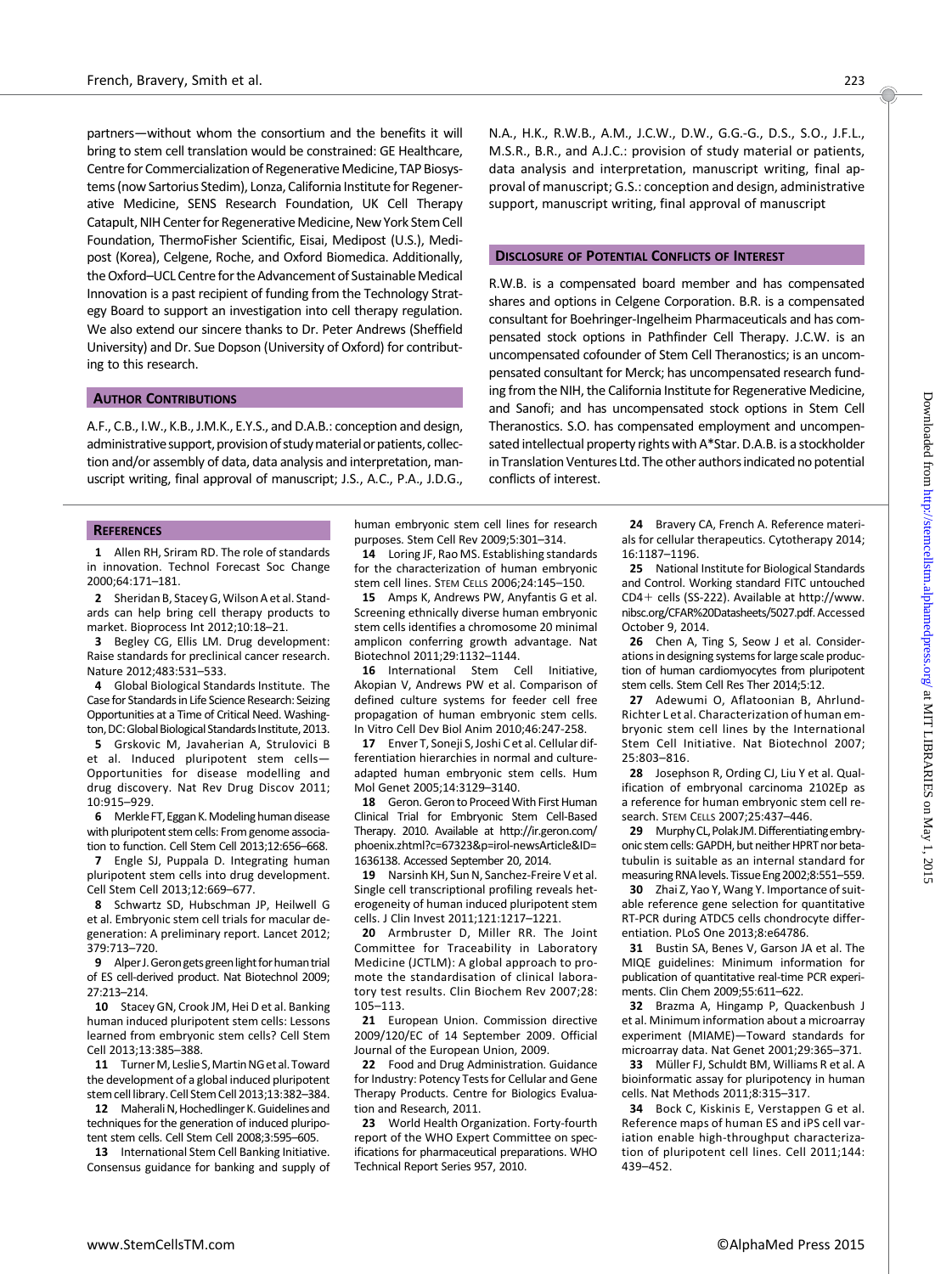**Subspecialty Collections**

**Mesenchymal Stem Cells** This article, along with others on similar topics, appears in the following collection(s):

**Regulations for Cell-Based Therapies** <http://stemcellstm.alphamedpress.org//cgi/collection/perspectives> **Standards, Policies, Protocols, and** <http://stemcellstm.alphamedpress.org//cgi/collection/mesenchymal-stem-cells> **Perspectives**

[ed-therapies](http://stemcellstm.alphamedpress.org//cgi/collection/standards-policies-protocols-and-regulations-for-cell-based-therapies) [http://stemcellstm.alphamedpress.org//cgi/collection/standards-policies-protocols-and-regulations-for-cell-bas](http://stemcellstm.alphamedpress.org//cgi/collection/standards-policies-protocols-and-regulations-for-cell-based-therapies)